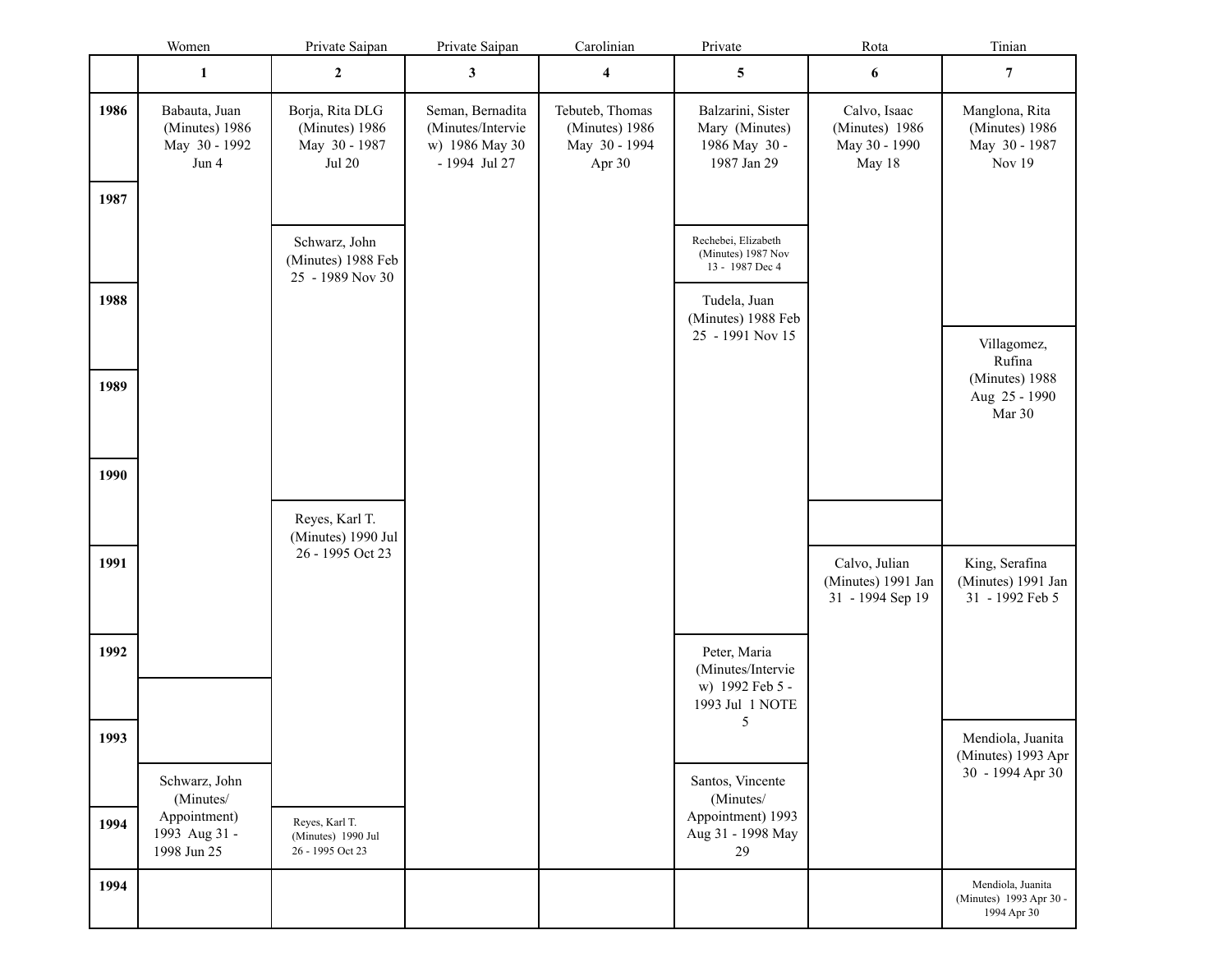## Reyes, Karl T. (Minutes) 1990 Jul 26 - 1995 Oct 23

|      | $\mathbf{1}$                                                                     | $\boldsymbol{2}$                                         | 3                                                                    | $\overline{4}$                                   | 5                                                                       | 6                                                                       | $\overline{7}$                                                |
|------|----------------------------------------------------------------------------------|----------------------------------------------------------|----------------------------------------------------------------------|--------------------------------------------------|-------------------------------------------------------------------------|-------------------------------------------------------------------------|---------------------------------------------------------------|
| 1995 | Schwarz, John<br>(Minutes/<br>Appointment)<br>1993 Aug 31 -                      | Reyes, Karl T.<br>(Minutes) 1990 Jul<br>26 - 1995 Oct 23 |                                                                      | Taitano, Teresa<br>(Minutes) 1995 Oct            | Santos, Vincente<br>(Minutes/<br>Appointment) 1993<br>Aug 31 - 1998 May | Manglona, Justin<br>(Minutes) 1994<br>Nov 28 - 1998<br>Nov <sub>6</sub> | Abayare, Helen<br>(Minutes/<br>Appointments)<br>1995 Jan 31 - |
| 1996 | 1998 Jun 25                                                                      | Sablan, Manuel<br>(Appointment)                          | <b>NOTES 2, 3, 4</b>                                                 | 23 - 2001 May 31                                 | 29                                                                      |                                                                         | 1999 May 28                                                   |
|      |                                                                                  | 1996 Apr 12 -<br>2000 Jun 15                             | Aldan-Pierce, Maria<br>(Minutes) 1996 Apr                            |                                                  |                                                                         |                                                                         |                                                               |
| 1997 |                                                                                  |                                                          | 12 - 1997 Oct 1                                                      |                                                  |                                                                         |                                                                         |                                                               |
|      |                                                                                  |                                                          | Guerrero, Juan T.<br>(Appointment) 1997 Oct<br>4 - 1997 Nov 24       |                                                  |                                                                         |                                                                         |                                                               |
| 1998 |                                                                                  |                                                          |                                                                      |                                                  |                                                                         |                                                                         |                                                               |
| 1999 | Cing-Cabrera,<br>Abelina<br>(Appointment)<br>1998 Sep 23 - 2005<br><b>Nov 14</b> |                                                          | Villagomez,<br>Ramon<br>(Appointment)<br>1998 Sep 23 -<br>2001 Oct 4 |                                                  | Seman, Vincent J.<br>(Appointment)<br>1998 Dec 10 -<br>2001 Aug 22      | Atalig, Fermin<br>(Appointment)<br>1999 Feb 4 -<br>2002 Jul 10          |                                                               |
| 2000 |                                                                                  |                                                          |                                                                      |                                                  |                                                                         |                                                                         | King-Hinds,<br>Kimberly<br>(Appointment/<br>Minutes) 1999 Deb |
|      |                                                                                  | NOTE 1                                                   |                                                                      |                                                  |                                                                         |                                                                         | 23 - 2006 June 29                                             |
| 2001 |                                                                                  |                                                          |                                                                      |                                                  |                                                                         |                                                                         |                                                               |
|      |                                                                                  | Furey, Eloise<br>(Appointment)                           | Deleon Guerrero,<br>Galvin                                           | Olopai-Taitano,<br>Margarita                     |                                                                         |                                                                         |                                                               |
| 2002 |                                                                                  | 2001 May 7 -<br>2008 Feb 8                               | (Appointment)<br>2001 May 23 -<br>2005 Nov 14                        | (Minutes) 2001<br>Dec 19 - 2005<br><b>Jun 30</b> |                                                                         | Manglona,<br>Joaquin<br>(Appointment)<br>2002 Oct 18 -<br>2003 Feb 4    |                                                               |

Women Saipan/Private Saipan/Private Carolinian Saipan/Prviate Rota Tinian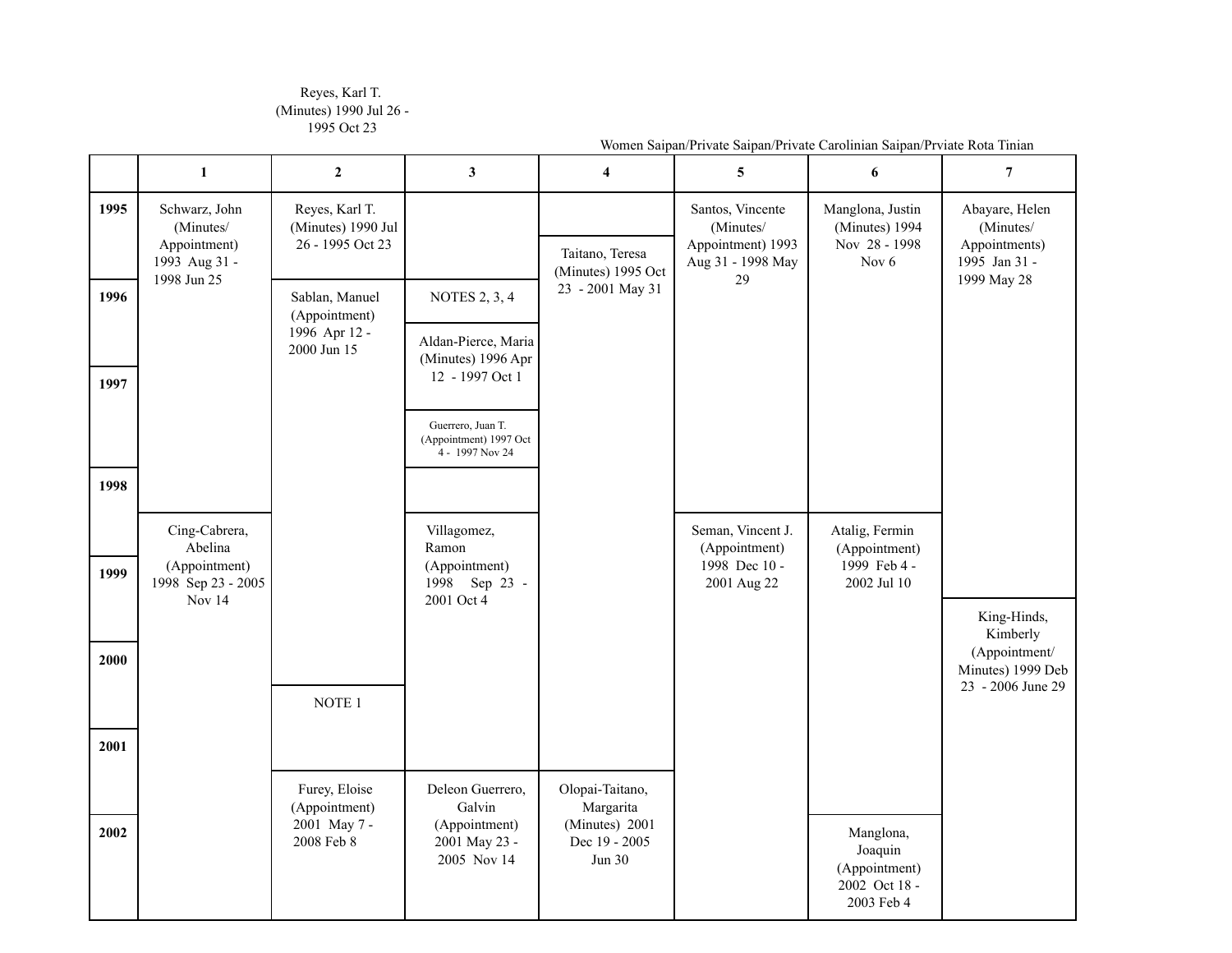| 2003 |  |  | Manglona,                                 |  |
|------|--|--|-------------------------------------------|--|
|      |  |  | Joaquin<br>(Appointment)<br>2002 Oct 18 - |  |
|      |  |  | 2003 Feb 4                                |  |

Cing-Cabrera, Abelina (Appointment) 1998 Sep 23 - 2005 Nov 14Olopai-Taitano, Seman, Vincent J. (Appointment) 1998 Dec 10 - 2001 Aug 22

Deleon Guerrero, King-Hinds, Kimberly

|                                                        |                                                              |                                                                             |                                                                             | wonich Salpan/I flvatc Salpan/I flvatc Cafolinian Salpan/I fviatc Kota Tillian                                                         |                                                   |                                                                                    |
|--------------------------------------------------------|--------------------------------------------------------------|-----------------------------------------------------------------------------|-----------------------------------------------------------------------------|----------------------------------------------------------------------------------------------------------------------------------------|---------------------------------------------------|------------------------------------------------------------------------------------|
|                                                        |                                                              |                                                                             |                                                                             | 5                                                                                                                                      |                                                   |                                                                                    |
| Cabrera,<br>oelina<br>intment)<br>p 23 - 2005<br>yv 14 | Furey, Eloise<br>(Appointment)<br>2001 May 7 -<br>2008 Feb 8 | Deleon Guerrero.<br>Galvin<br>(Appointment)<br>2001 May 23 -<br>2005 Nov 14 | Olopai-Taitano,<br>Margarita<br>(Minutes) 2001<br>Dec 19 - 2005<br>Jun $30$ | Seman, Vincent J.<br>(Appointment)<br>1998 Dec 10 -<br>2001 Aug 22<br>Sablan, Jose<br>(Appointment)<br>$2004$ Apr $6 -$<br>2005 Nov 14 | Orilla, Elaine<br>(Appointment)<br>2004 March 3 - | King-Hinds,<br>Kimberly<br>(Appointment/<br>Minutes) 1999 Deb<br>23 - 2006 June 29 |
|                                                        |                                                              |                                                                             |                                                                             |                                                                                                                                        |                                                   |                                                                                    |

## Women Saipan/Private Saipan/Private Carolinian Saipan/Prviate Rota Tinian

| 2004 | Cing-Cabrera,<br>Abelina<br>(Appointment)<br>1998 Sep 23 - 2005<br>Nov 14 | Furey, Eloise<br>(Appointment)<br>2001 May 7 -<br>2008 Feb 8  | Deleon Guerrero,<br>Galvin<br>(Appointment)<br>2001 May 23 -<br>2005 Nov 14 | Olopai-Taitano,<br>Margarita<br>(Minutes) 2001<br>Dec 19 - 2005<br>Jun 30 | Seman, Vincent J.<br>(Appointment)<br>1998 Dec 10 -<br>2001 Aug 22 | Orilla, Elaine<br>(Appointment)<br>2004 March 3 - | King-Hinds,<br>Kimberly<br>(Appointment/<br>Minutes) 1999 Deb<br>23 - 2006 June 29 |
|------|---------------------------------------------------------------------------|---------------------------------------------------------------|-----------------------------------------------------------------------------|---------------------------------------------------------------------------|--------------------------------------------------------------------|---------------------------------------------------|------------------------------------------------------------------------------------|
| 2005 |                                                                           |                                                               |                                                                             |                                                                           |                                                                    |                                                   |                                                                                    |
| 2006 |                                                                           |                                                               |                                                                             |                                                                           | Sablan, Jose<br>(Appointment)<br>2004 Apr 6 -<br>2005 Nov 14       |                                                   |                                                                                    |
|      | Peter, Maria<br>(Appointment)                                             |                                                               | Cepeda, Charles<br>(Appointment)                                            | Lizama, Linsa<br>(Appointment)                                            | Rita Inos<br>(Appointment)                                         |                                                   | San Nicolas, Joey<br>P. (Appointments)                                             |
| 2007 | 2006 May 11 -                                                             |                                                               | 2006 Mar 17 -<br>2010 July 16                                               | 2006 Mar 17 -<br>2008 Jul 18                                              | 2006 Mar 14 -<br>2009 Nov 14                                       |                                                   | 2006 Oct 4 - 2008<br>May 1                                                         |
|      |                                                                           |                                                               |                                                                             |                                                                           |                                                                    |                                                   |                                                                                    |
| 2008 |                                                                           |                                                               |                                                                             |                                                                           |                                                                    |                                                   |                                                                                    |
|      |                                                                           | McPhetres, Agnes<br>(Appointment)                             |                                                                             |                                                                           |                                                                    |                                                   | King, Janet                                                                        |
| 2009 |                                                                           | 2008 Mar 12 -<br>2009 Mar 6                                   |                                                                             |                                                                           |                                                                    |                                                   | (Appointments)<br>2008 May 23 -<br>2010 Jul 16                                     |
|      |                                                                           | Demapan, Juan S.<br>(Appointment) 2009 Apr<br>9 - 2009 Jun 28 |                                                                             | Rabauliman,<br>Frank<br>(Appointment)                                     | Younis, Paz<br>(Appointment)<br>2009 Jul 2 - 2011                  |                                                   |                                                                                    |
| 2010 |                                                                           | Orsini, Andrew<br>(Appointment)<br>2009 Sep 10 -              |                                                                             | 2009 Nov 16 -                                                             | Feb 14                                                             |                                                   |                                                                                    |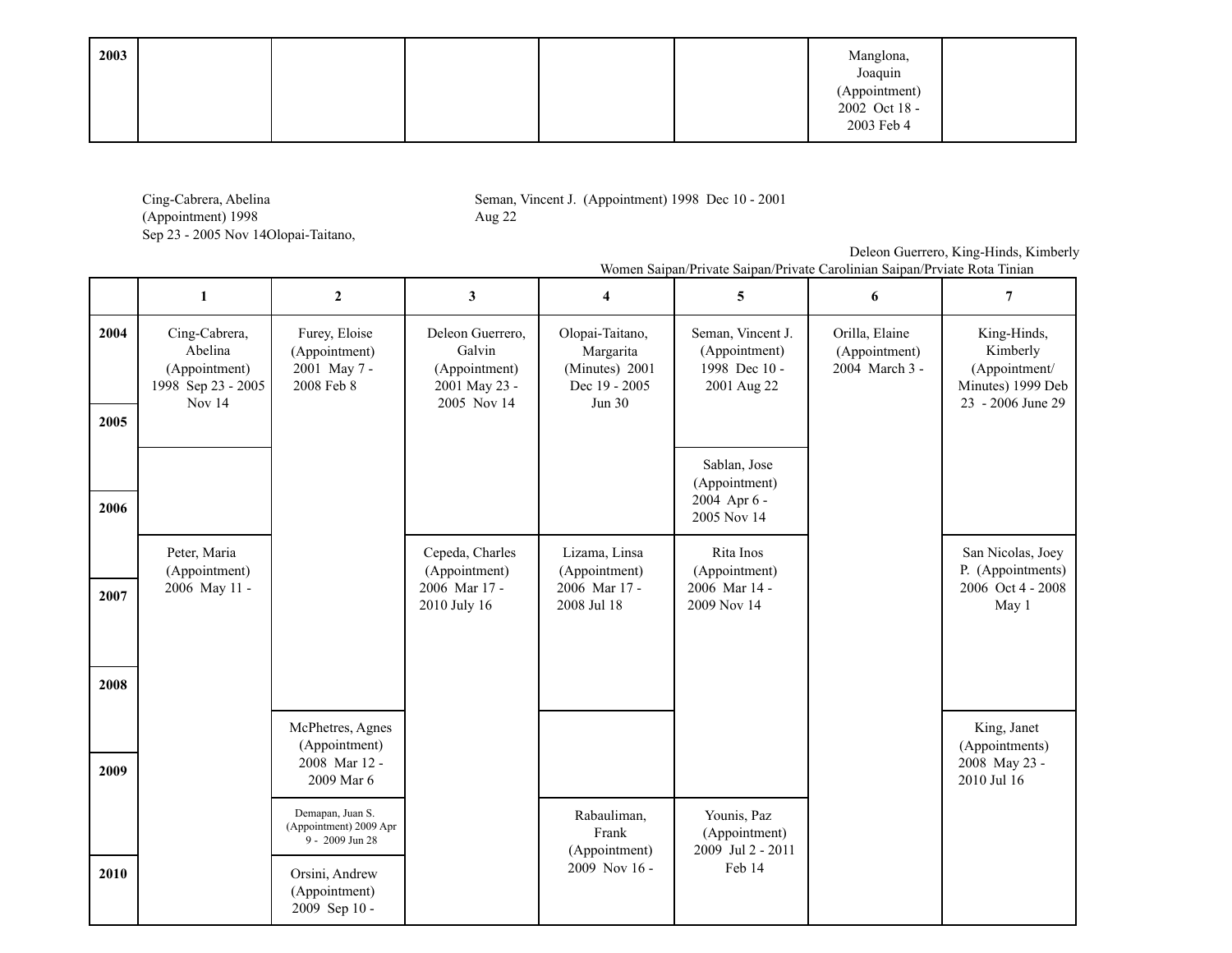|      | 2013 Sep 9                                                     | Lizama, Juan<br>(Appointment) |  |  |
|------|----------------------------------------------------------------|-------------------------------|--|--|
| 2011 |                                                                | 2010 Dec 1 -                  |  |  |
| 2011 |                                                                |                               |  |  |
| 2012 | Orsini, Andrew<br>(Appointment)<br>2009 Sep 10 -<br>2013 Sep 9 |                               |  |  |

## Torres, William (Appointment) 2011

## Orsini, Andrew (Appointment) 2009

Women Saipan/Private Saipan/Private Carolinian Saipan/Prviate Rota Tinian

|  | Sep 10 - 2013 Sep 9 |  |
|--|---------------------|--|
|  |                     |  |

|      | $\mathbf{1}$                                    | $\mathbf{2}$                                                              | 3                                             | 4                                                                     | 5                                                               | 6                                                 | $\overline{7}$ |
|------|-------------------------------------------------|---------------------------------------------------------------------------|-----------------------------------------------|-----------------------------------------------------------------------|-----------------------------------------------------------------|---------------------------------------------------|----------------|
| 2013 | Peter, Maria<br>(Appointment)<br>2006 May 11 -  | Rechebei,<br>Elizabeth                                                    | Lizama, Juan<br>(Appointment)<br>2010 Dec 1 - | Rabauliman,<br>Frank<br>(Appointment)<br>2009 Nov 16 -<br>2016 Oct 03 | Torres, William<br>(Appointment)<br>2011 May 6 -<br>2014 May 27 | Orilla, Elaine<br>(Appointment)<br>2004 March 3 - |                |
| 2014 |                                                 | (Appointment)<br>2013 Dec 5 -<br>2016 May                                 |                                               | Sanchez, Michaela<br>(Appointments)                                   |                                                                 |                                                   |                |
| 2015 |                                                 |                                                                           |                                               |                                                                       | DLG, Cynthia<br>(Appointment)                                   |                                                   | 2012 Oct 24 -  |
| 2016 | Torres, Irene<br>(Appointment)<br>2016 Aug 09 - | Evangelista,<br>Michael<br>(Appointment)<br>2016 Jul 16 -<br>May 29, 2020 |                                               | Mafnas, Zenie P.<br>(Appointment)<br>2016 Nov 22 -<br>May 29, 2017    | 2015 Jul 15<br>-December 23,<br>2016<br>(Resignation)           |                                                   |                |